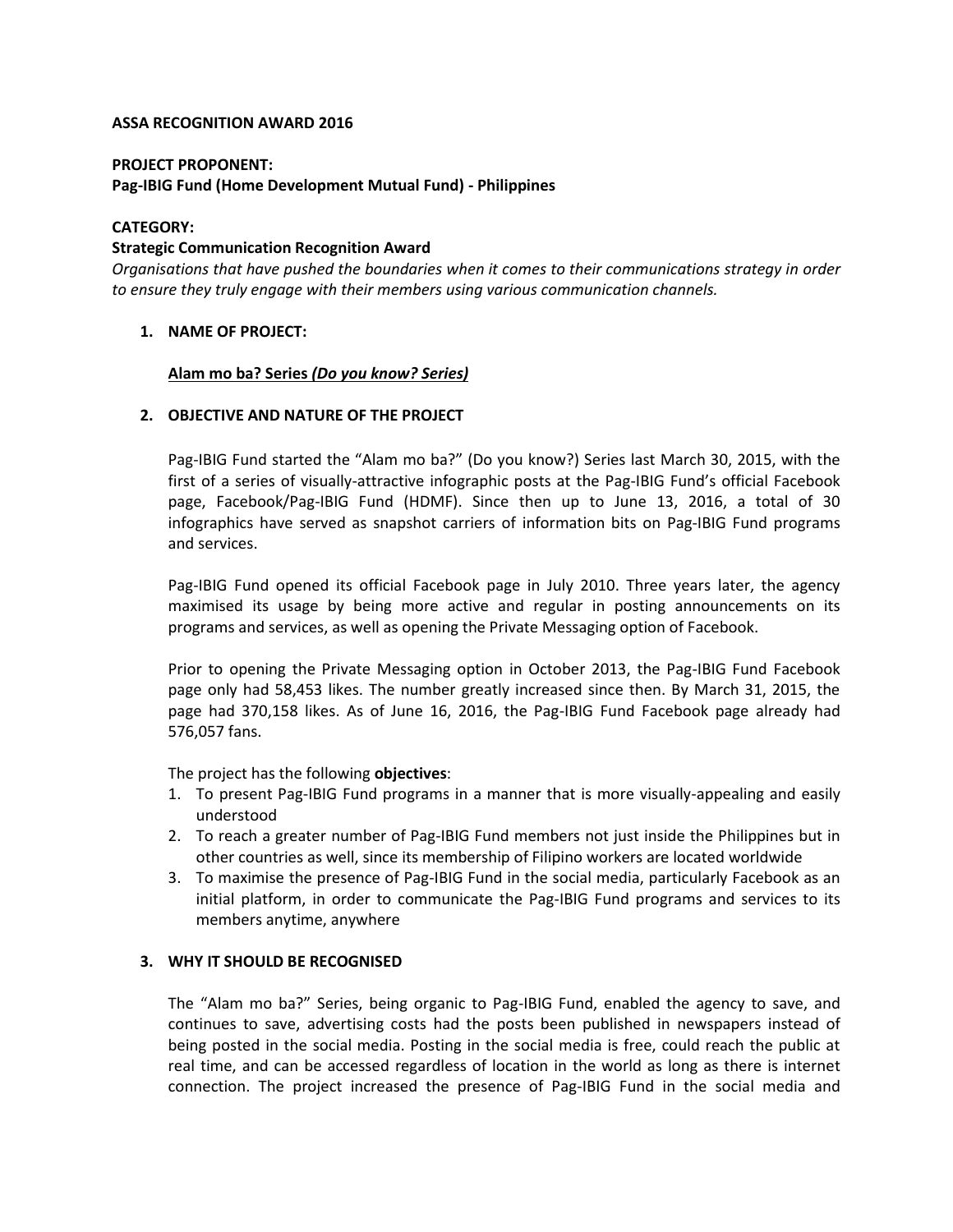enhanced the awareness of its programs and services. Its members worldwide became more knowledgeable on the benefits that they can get from Pag-IBIG Fund.

The project became a venue of an interactive exchange between Pag-IBIG Fund and its members. Pag-IBIG Fund has its Facebook Team made of employees dedicated to managing the queries from members. Communication has been enhanced from the usual one-way flow of traditional advertising to the multi-way flow, given that viewers of the post could now comment on the contents, and other viewers could even agree or disagree with previous comments posted by those who came upon the posts earlier. Moreover, the reach has been multiplied from the usual pass-on rate of readership when publications are passed from one person to another. With the web nature of social media, one post could now be passed on not just to one person but to multiples of Facebook friends with a single click of the Share button.

In a research conducted by University of the Philippines professor of Communication Research, Dr. Clarissa David, the Pag-IBIG Fund Facebook page had been cited as responsive to queries, providing specific answers to questions posted by clients on the comments box. Dr. David also observed that the page is heavy on infographics that are very informative. The "Alam mo ba?" series comprised these infographics.

### *Alam mo ba? Posts from March 2015 to June 2016*

From March 30, 2015 to June 13, 2016, the 30 posts have reached a total of 13,472,436 people, and elicited a total of 304,198 likes, 51,363 comments, and 70,673 shares. These also achieved 1,198,382 post clicks and 671,560 photo views.

The 25<sup>th</sup> post, on Provident Benefits Claim due to 20 years maturity period, got the most likes at 35,099, shares at 9,599, and people reached at 1,615,457. The  $14<sup>th</sup>$  post, on BalikSavings65 (a campaign calling on members aged 65 years old and above to claim their savings with Pag-IBIG Fund), had the most photo views at 120,258 and post clicks at 186,259. This same post was the most popular over-all among the 30 posts, since it got the second highest number of likes at 25,626, comments at 4,251, shares at 9,542, and people reached at 1,491,321. The 15<sup>th</sup> post, on Affordable Housing Loan, elicited the most comments at 4,293.

The posts have also been re-used outside Facebook as materials for leaflets and posters, and even as additional slides in briefing presentations. One was even translated into the regional language Ilokano by a Pag-IBIG Fund branch in Northern Luzon.

| NO.            | <b>TITLE</b>                                       | <b>DATE</b><br><b>POSTED</b> | <b>LIKES</b> | <b>COMMENTS</b> | <b>SHARES</b> |
|----------------|----------------------------------------------------|------------------------------|--------------|-----------------|---------------|
| $\mathbf{1}$   | <b>Upgrading of Contributions</b>                  | 30-Mar-15                    | 20,423       | 2,379           | 4,465         |
| 2              | Modified Pag-IBIG II Program                       | 06-Apr-15                    | 9,885        | 1,926           | 2,158         |
| 3              | Pag-IBIG Membership<br>Identification (MID) Number | 20-Apr-15                    | 7,933        | 1,328           | 2,139         |
| $\overline{4}$ | <b>Mandatory Membership</b>                        | 28-Apr-15                    | 8,056        | 1,473           | 1,688         |
| 5              | <b>Collection Partners</b>                         | 06-May-15                    | 5,033        | 1,308           | 791           |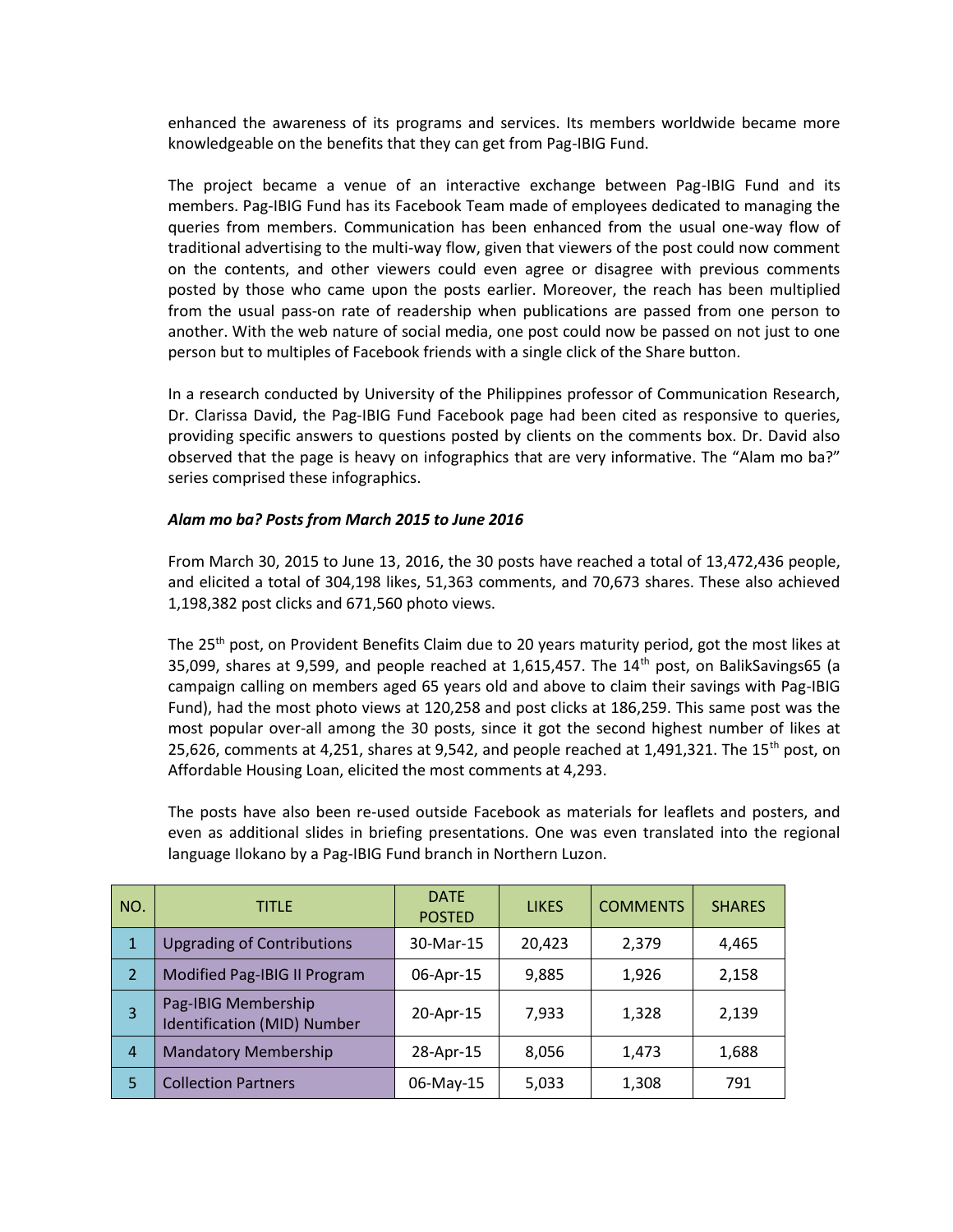| 6              | Multi-Purpose Loan Cash Card                                  | 26-May-15 | 7,063   | 1,464  | 848    |
|----------------|---------------------------------------------------------------|-----------|---------|--------|--------|
| $\overline{7}$ | Housing Loan Interest Rate                                    | 02-Jun-15 | 14,175  | 1,702  | 3,957  |
| 8              | <b>Multiple Housing Loan</b>                                  | 12-Jun-15 | 19,364  | 2,491  | 6,241  |
| 9              | <b>Housing Loan Payment</b><br>Verification                   | 24-Jun-15 | 9,993   | 1,867  | 2,652  |
| 10             | Pag-IBIG Branches                                             | 09-Jun-15 | 4,917   | 899    | 697    |
| 11             | <b>E-Collection for Employers</b>                             | 14-Jul-15 | 6,080   | 945    | 1,403  |
| 12             | <b>Calamity Loan</b>                                          | 31-Jul-15 | 5,792   | 1,139  | 763    |
| 13             | Loyalty Card                                                  | 17-Aug-15 | 17,971  | 3,806  | 4,817  |
| 14             | <b>Balik Savings 65</b>                                       | 24-Aug-15 | 25,626  | 4,251  | 9,542  |
| 15             | Affordable Housing Loan                                       | 10-Sep-15 | 22,517  | 4,293  | 4,644  |
| 16             | <b>Housing Loan Eligibility</b><br>Requirements               | 05-Oct-15 | 14,176  | 2,474  | 2,660  |
| 17             | Multi-Purpose Loan Renewal                                    | 26-Oct-15 | 3,936   | 1,138  | 613    |
| 18             | <b>Housing Loan Condo Units</b>                               | 02-Nov-15 | 10,608  | 1,561  | 1,397  |
| 19             | Tax-Free Pag-IBIG Fund Savings                                | 09-Nov-15 | 6,065   | 948    | 844    |
| 20             | Housing Loan Co-Borrower                                      | 26-Nov-15 | 9,784   | 1,627  | 2,385  |
| 21             | Pag-IBIG Fund @ 35                                            | 14-Dec-15 | 4,683   | 541    | 344    |
| 22             | Multi-Purpose Loan and<br><b>Calamity Loan Grace Period</b>   | 25-Jan-16 | 2,800   | 899    | 279    |
| 23             | 4.8% Dividends for 2015                                       | 28-Mar-16 | 4,184   | 1,406  | 618    |
| 24             | Provident Benefits Claim -<br><b>Permanent Departure</b>      | 12-Apr-16 | 6,846   | 1,421  | 1,357  |
| 25             | <b>Provident Benefits Claim - 20</b><br>years Maturity Period | 26-Apr-16 | 35,099  | 4,096  | 9,599  |
| 26             | <b>Real Property Tax</b>                                      | 02-May-16 | 2,541   | 382    | 741    |
| 27             | Pag-IBIG Fund Official Name                                   | 10-May-16 | 4,336   | 600    | 413    |
| 28             | Pag-IBIG Fund Contact Center                                  | 16-May-16 | 3,909   | 805    | 1,028  |
| 29             | Loyalty Card Accomplishment                                   | 16-Jun-16 | 7,747   | 1,626  | 1,396  |
| 30             | Anti-Red Tape Act (ARTA)                                      | 13-Jun-16 | 2,656   | 568    | 194    |
|                | total                                                         |           | 304,198 | 51,363 | 70,673 |

\*\* Highest: Numbers in bold with yellow highlight

\*\* Second Highest: Numbers in bold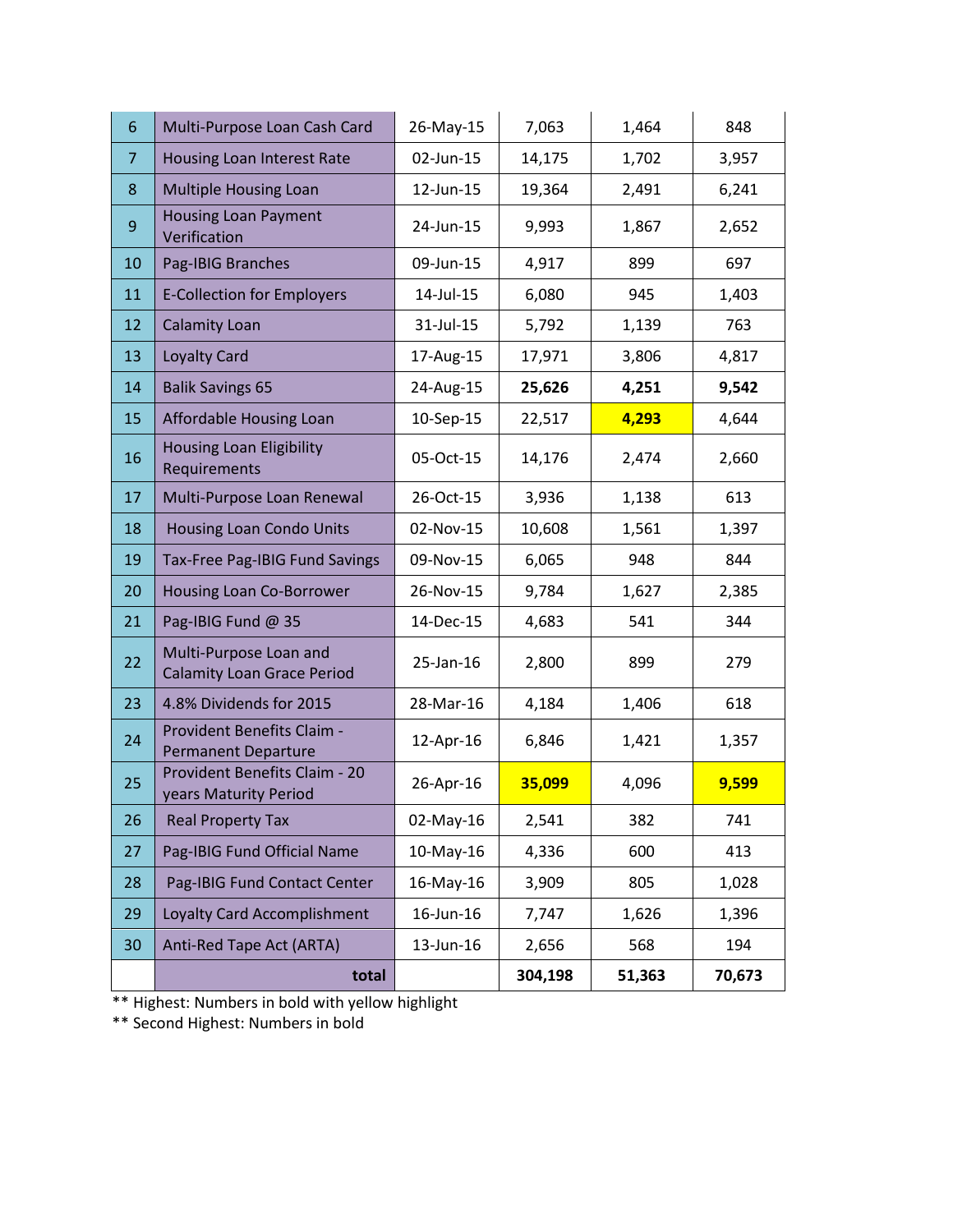| NO.            | <b>TITLE</b>                                                  | <b>DATE</b><br><b>POSTED</b> | <b>PEOPLE</b><br><b>REACHED</b> | <b>PHOTO</b><br><b>VIEWS</b> | <b>POST</b><br><b>CLICKS</b> |
|----------------|---------------------------------------------------------------|------------------------------|---------------------------------|------------------------------|------------------------------|
| $\mathbf{1}$   | <b>Upgrading of Contributions</b>                             | 30-Mar-15                    | 787,968                         | 75,815                       | 129,518                      |
| $\overline{2}$ | Modified Pag-IBIG II Program                                  | 06-Apr-15                    | 364,544                         | 24,673                       | 42,352                       |
| 3              | Pag-IBIG Membership<br>Identification (MID) Number            | 20-Apr-15                    | 374,784                         | 28,561                       | 45,387                       |
| 4              | <b>Mandatory Membership</b>                                   | 28-Apr-15                    | 347,904                         | 24,620                       | 39,322                       |
| 5              | <b>Collection Partners</b>                                    | 06-May-15                    | 174,656                         | 11,455                       | 18,677                       |
| 6              | Multi-Purpose Loan Cash Card                                  | 26-May-15                    | 209,920                         | 10,767                       | 19,094                       |
| $\overline{7}$ | Housing Loan Interest Rate                                    | 02-Jun-15                    | 695,808                         | 43,507                       | 74,387                       |
| 8              | <b>Multiple Housing Loan</b>                                  | 12-Jun-15                    | 869,376                         | 55,056                       | 87,097                       |
| $9\,$          | <b>Housing Loan Payment</b><br>Verification                   | 24-Jun-15                    | 429,677                         | 33,288                       | 33,288                       |
| 10             | Pag-IBIG Branches                                             | 09-Jun-15                    | 175,740                         | 8,827                        | 14,190                       |
| 11             | <b>E-Collection for Employers</b>                             | 14-Jul-15                    | 313,382                         | 15,808                       | 25,319                       |
| 12             | <b>Calamity Loan</b>                                          | 31-Jul-15                    | 238,077                         | 12,377                       | 18,380                       |
| 13             | <b>Loyalty Card</b>                                           | 17-Aug-15                    | 891,253                         | 33,832                       | 67,370                       |
| 14             | <b>Balik Savings 65</b>                                       | 24-Aug-15                    | 1,491,321                       | 120,258                      | 186,259                      |
| 15             | Affordable Housing Loan                                       | 10-Sep-15                    | 841,880                         | 32,162                       | 70,818                       |
| 16             | <b>Housing Loan Eligibility</b><br>Requirements               | 05-Oct-15                    | 548,587                         | 15,714                       | 37,560                       |
| 17             | Multi-Purpose Loan Renewal                                    | 26-Oct-15                    | 187,557                         | 6,991                        | 14,083                       |
| 18             | <b>Housing Loan Condo Units</b>                               | 02-Nov-15                    | 355,851                         | 9,544                        | 24,900                       |
| 19             | Tax-Free Pag-IBIG Fund Savings                                | 09-Nov-15                    | 212,317                         | 4,924                        | 12,630                       |
| 20             | <b>Housing Loan Co-Borrower</b>                               | 26-Nov-15                    | 432,629                         | 10,719                       | 29,197                       |
| 21             | Pag-IBIG Fund @ 35                                            | 14-Dec-15                    | 147,411                         | 2,793                        | 5,865                        |
| 22             | Multi-Purpose Loan and<br><b>Calamity Loan Grace Period</b>   | 25-Jan-16                    | 211,956                         | 4,239                        | 9,132                        |
| 23             | 4.8% Dividends for 2015                                       | 28-Mar-16                    | 195,861                         | 5,634                        | 12,035                       |
| 24             | Provident Benefits Claim -<br><b>Permanent Departure</b>      | 12-Apr-16                    | 327,772                         | 7,787                        | 18,389                       |
| 25             | <b>Provident Benefits Claim - 20</b><br>years Maturity Period | 26-Apr-16                    | 1,615,457                       | 38,333                       | 95,098                       |
| 26             | <b>Real Property Tax</b>                                      | 02-May-16                    | 182,677                         | 9,251                        | 14,052                       |
| 27             | Pag-IBIG Fund Official Name                                   | 10-May-16                    | 173,073                         | 3,348                        | 7,241                        |
| 28             | Pag-IBIG Fund Contact Center                                  | 16-May-16                    | 204,885                         | 6,400                        | 11,516                       |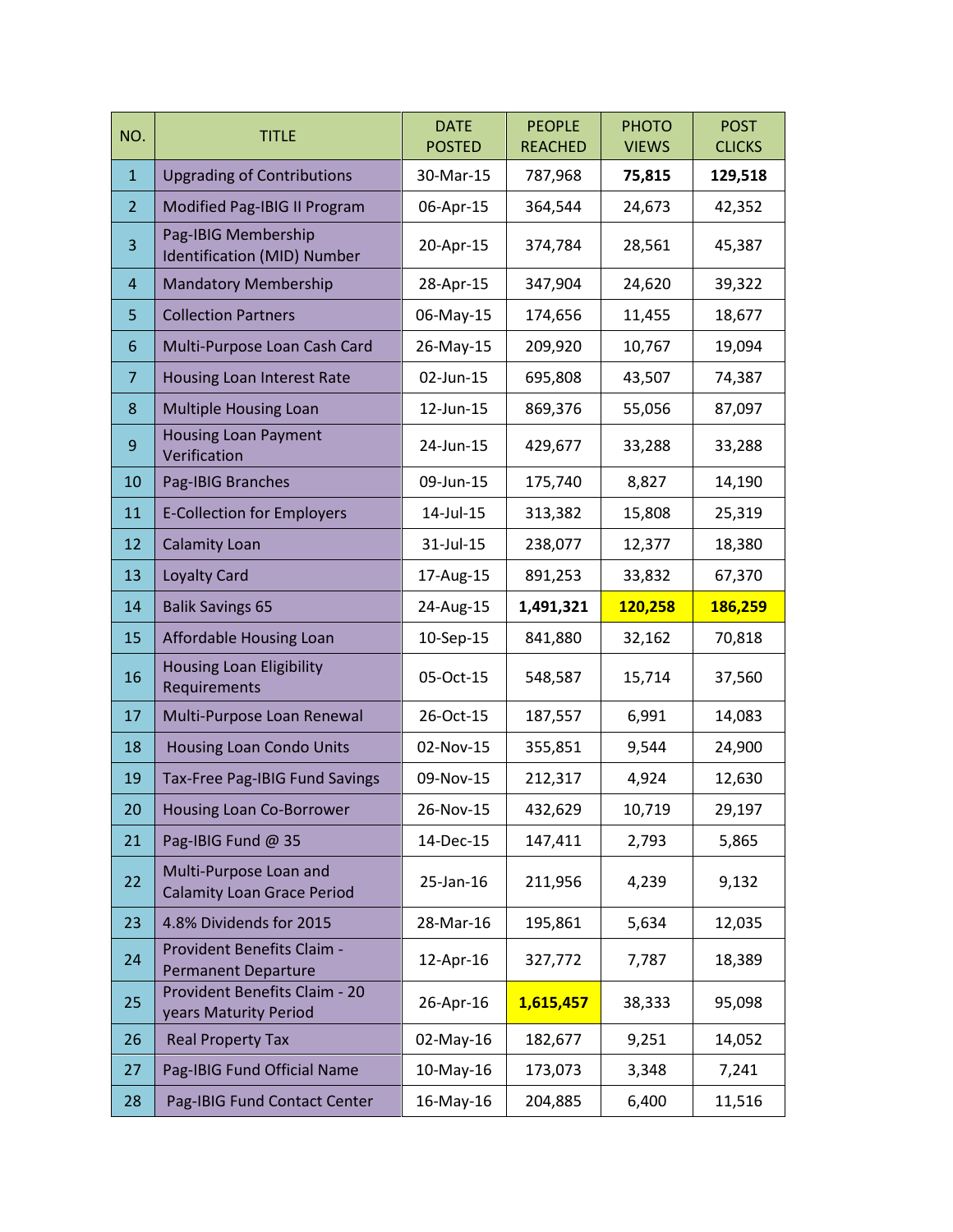| 29 | <b>Loyalty Card Accomplishment</b> | 16-Jun-16    | 351.833    | 12.871  | 30,091    |
|----|------------------------------------|--------------|------------|---------|-----------|
| 30 | Anti-Red Tape Act (ARTA)           | $13$ -Jun-16 | 118.280    | 2.006   | 5.135     |
|    | total                              |              | 13,472,436 | 671.560 | 1,198,382 |

\*\* Highest: Numbers in bold with yellow highlight

\*\* Second Highest: Numbers in bold

# *First post: Upgrading of Contributions, posted on March 30, 2015*

- With the second highest number of photo views and post clicks

| Published by Mary Grace Badua-Daroy [?] - March 30 -                                                                                                                                                                                                                           |                            | 27,267 Likes, Comments & Shares |                           |
|--------------------------------------------------------------------------------------------------------------------------------------------------------------------------------------------------------------------------------------------------------------------------------|----------------------------|---------------------------------|---------------------------|
| Alammoba?<br>Ist of a series-                                                                                                                                                                                                                                                  | 20.423<br>Likes            | 13.934<br>On Post               | 6.489<br>On Shares        |
| Dagdagan lamang ang iyong<br>P100 na buwanang hulog<br>Puwede mong<br>upang maka-ipon ng higit<br>P90,000.00 sa loob ng sampung taon!<br>palakihin pa                                                                                                                          | 2.379<br><b>Comments</b>   | 1.738<br>On Post                | 641<br>On Shares          |
| <br>ang iyong ipon sa<br>Mas malaking ipon,<br>Pag-IBIG!<br>mas malaking taunang dibidendo<br>at mas mataas na<br>Multi-Purpose Loan!                                                                                                                                          | 4,465<br>Shares            | 4,465<br>On Post                | $\mathbf{0}$<br>On Shares |
| <b>IN 10 YEARS</b><br><b>Read Print</b> Cold Inc.                                                                                                                                                                                                                              | <b>129,518 Post Clicks</b> |                                 |                           |
| Q<br>P100 P100 POLICE 4.41% PLOTE POLICE<br>PIZ.000 0.5% P2FF PIZ.299 N/A<br><b>P100 N/A</b>                                                                                                                                                                                   | 75,815<br>Photo Views      | 79<br><b>Link Clicks</b>        | 53,624<br>Other Clicks    |
| Ω<br>P500 P100 P72.000 4.41% P18.210 PRL210 P72.168                                                                                                                                                                                                                            | NEGATIVE FEEDBACK          |                                 |                           |
| PARADO 0.5% PLANT PST.AAT N/A<br><b>N/A</b><br><b>P500</b><br>to be Actual Universal Science and Later                                                                                                                                                                         | 23 Hide Post               |                                 | 23 Hide All Posts         |
| Para sa mga empleyado, makipag-ugnayan lamang sa Pag-BKG Fund Coordinator ng inyong opisina.<br>Para sa self-employed at voluntary members, ihulog ang inyong dagdag na ipon sa pinakamalapit na<br>Pag-IBIG Branch o Pag-IBIG Payment Channel bago ang ika-10 ng bawat buwan. | 2 Report as Spam           |                                 | 4 Unlike Page             |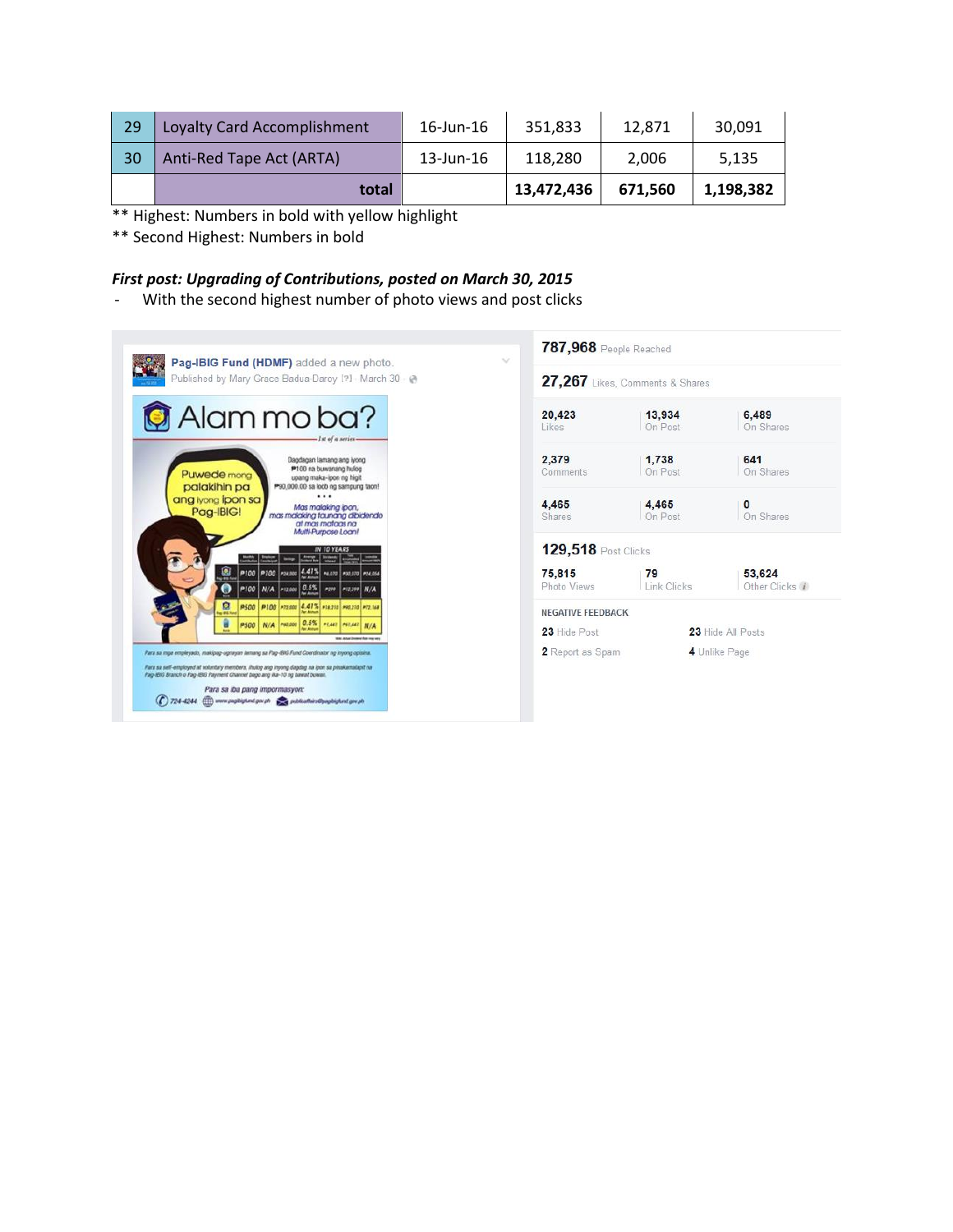# *Most popular post post over-all: BalikSavings65, posted on August 24, 2015*

- With the most number of photo views and post clicks, and the second highest number of likes, comments, shares, and people reached



| 39,419 Likes, Comments & Shares |                    |                          |  |  |
|---------------------------------|--------------------|--------------------------|--|--|
| 25,626<br>Likes                 | 10,146<br>On Post  | 15,480<br>On Shares      |  |  |
| 4,251<br>Comments               | 2,829<br>On Post   | 1,422<br>On Shares       |  |  |
| 9.542<br>Shares                 | 9.373<br>On Post   | 169<br>On Shares         |  |  |
| <b>186,259 Post Clicks</b>      |                    |                          |  |  |
| 120,258<br>Photo Views          | 172<br>Link Clicks | 65,829<br>Other Clicks / |  |  |
| <b>NEGATIVE FEEDBACK</b>        |                    |                          |  |  |
| 76 Hide Post                    |                    | 40 Hide All Posts        |  |  |
| O Report as Spam                |                    | 1 Unlike Page            |  |  |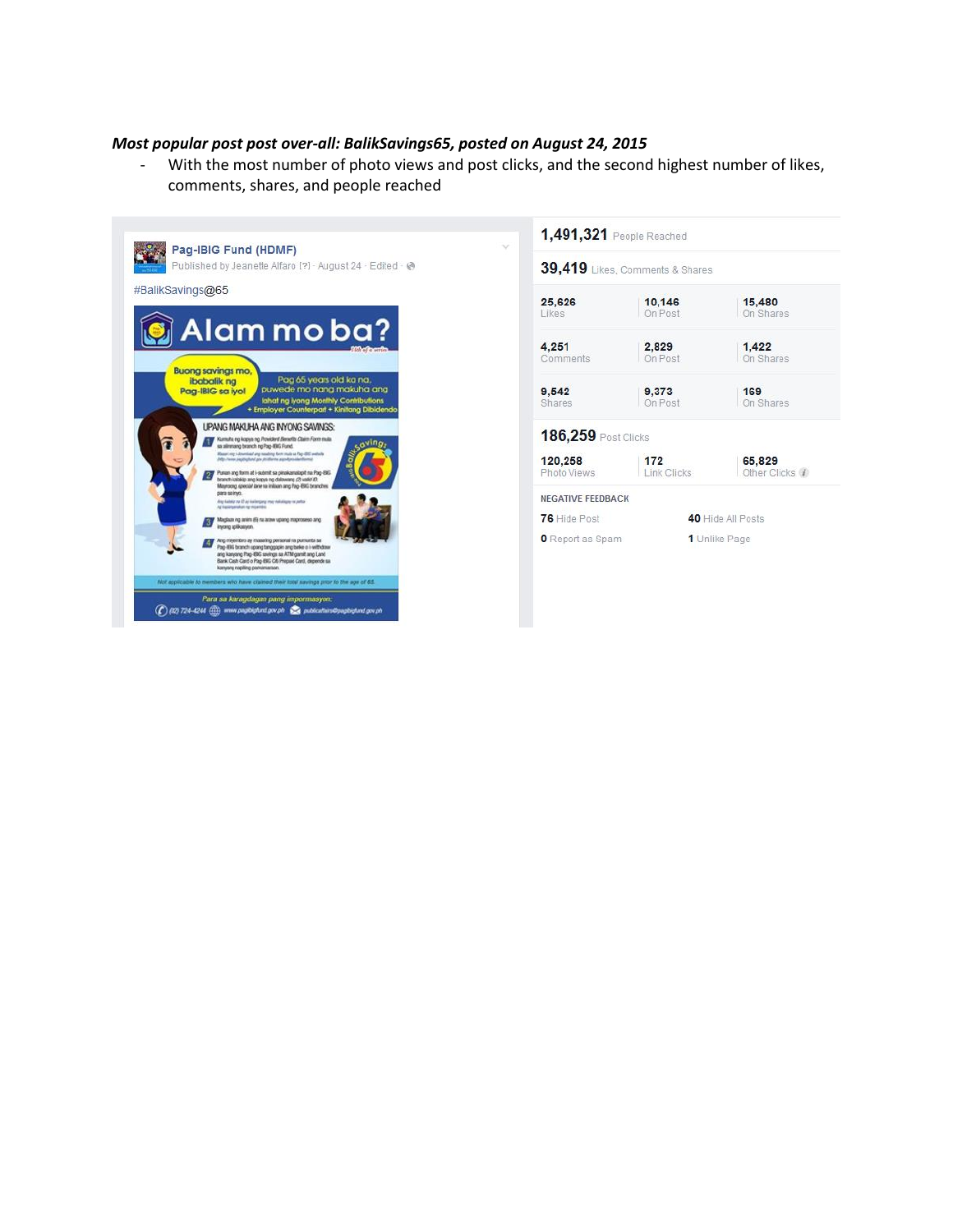# *Second most popular post: Provident Benefits Claim – 20 Years Maturity Period, posted on April 26, 2016*

- With the highest number of likes, shares, and people reached

| $\sim$<br>Pag-IBIG Fund (HDMF) added a new<br>Like Page                         | 1,615,457 People Reached  |                                     |                 |
|---------------------------------------------------------------------------------|---------------------------|-------------------------------------|-----------------|
| photo.<br>Published by Jeanette Alfaro [?] - April 26 at 9:27am - @             |                           | 49,467 Reactions, Comments & Shares |                 |
| Alammoba?                                                                       | 35,099                    | 10,424                              | 24,675          |
|                                                                                 | <b>D</b> Like             | On Post                             | On Shares       |
| Maaari mo nang i-withdraw                                                       | 165                       | 65                                  | 100             |
| ang iyong Pag-IBIG                                                              | <b>O</b> Love             | On Post                             | On Shares       |
| savings/contributions<br>matapos makapaghulog ng<br>20 taong katumbas ng        | 71<br>LJ Haha             | 8<br>On Post                        | 63<br>On Shares |
| 240 monthly contributions.                                                      | 424                       | 162                                 | 262             |
|                                                                                 | <b>Wow</b>                | On Post                             | On Shares       |
| <b><i>ROVIDENT</i></b>                                                          | 17                        | $\mathbf{0}$                        | 17              |
| <b>BENEFITS</b>                                                                 | <b>12</b> Sad             | On Post                             | On Shares       |
|                                                                                 | 12                        | 3                                   | 9               |
|                                                                                 | Angry                     | On Post                             | On Shares       |
| Para sa karagdagang impormasyon:                                                | 4.096                     | 2,218                               | 1.878           |
| (C) (02) 724-4244 (E) www.pagbigfund.gov.ph <a> contactua@pagbigfund.gov.ph</a> | Comments                  | On Post                             | On Shares       |
| <b>Get More Likes, Comments and Shares</b>                                      | 9.599                     | 9.457                               | 142             |
|                                                                                 | Shares                    | On Post                             | On Shares       |
| Boost this post for #47 to reach up to 1.300 people.                            | <b>95,098 Post Clicks</b> |                                     |                 |
| 1,615,457 people reached                                                        | 38,333                    | 642                                 | 56,123          |
| <b>Boost Post</b>                                                               | Photo Views               | Link Clicks                         | Other Clicks /  |